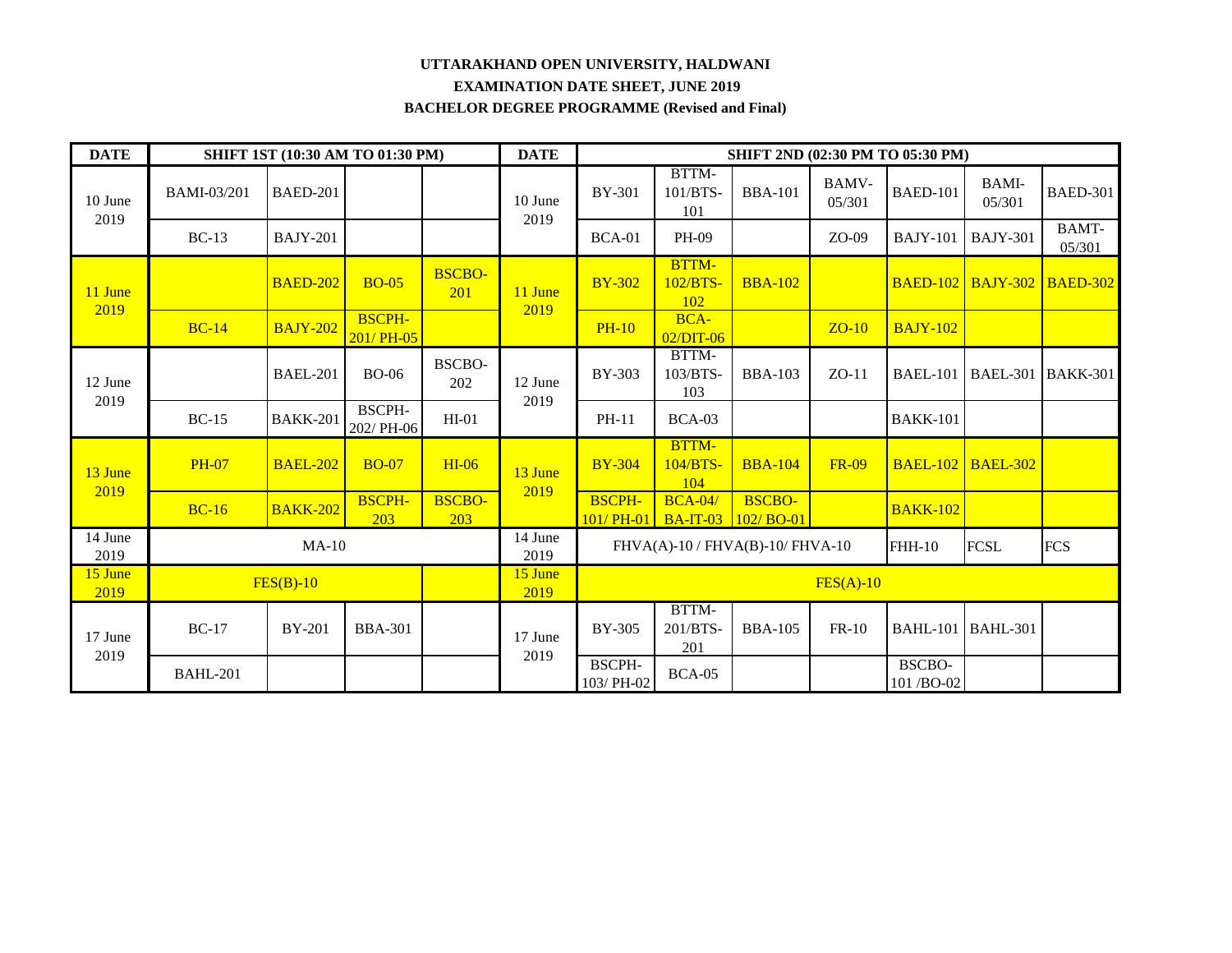| <b>DATE</b>     | <b>SHIFT 1ST (10:30 AM TO 01:30 PM)</b> | <b>DATE</b>               | <b>SHIFT 2ND (02:30 PM TO 05:30 PM)</b> |                                   |                 |                                 |                                                     |                |              |                            |                        |                        |
|-----------------|-----------------------------------------|---------------------------|-----------------------------------------|-----------------------------------|-----------------|---------------------------------|-----------------------------------------------------|----------------|--------------|----------------------------|------------------------|------------------------|
| 18 June         | <b>BC-18</b>                            | <b>BY-202</b>             | <b>BBA-302</b>                          |                                   | 18 June         | <b>BSCPH-</b><br>102            | <b>PH-03</b>                                        | <b>BBA-201</b> | <b>FR-11</b> | <b>BAHL-102 BAHL-302</b>   |                        |                        |
| 2019            | <b>BAHL-202</b>                         |                           |                                         |                                   | 2019            | <b>BTTM-</b><br>202/BTS-<br>202 | <b>BCA-06</b>                                       |                |              | <b>BSCBO-</b><br>103/BO-03 |                        |                        |
| 19 June         | BAMV-03/201                             | BY-203                    | $MT-04$                                 | <b>BAUL-201</b>                   | 19 June         | <b>BCM-201/</b><br>$BC-06$      | <b>HSC-101/</b><br>HS-101/<br>HS-151                | <b>BBA-202</b> | CH-09        | <b>BAMV-</b><br>01/101     | <b>BAMI-01/</b><br>101 | <b>BAMT-</b><br>01/101 |
| 2019            | FR-05                                   | <b>BCA-08</b>             | <b>BBA-303</b>                          | HSC-201/<br>HS-251                | 2019            |                                 | BTTM-<br>203/BTS-<br>203                            |                |              | $MT-01$                    |                        | <b>BAUL-101</b>        |
| 20 June<br>2019 | <b>FR-06</b>                            | <b>BY-204</b>             | $MT-05$                                 | <b>BCM-202</b>                    | 20 June<br>2019 | $BC-04$                         | <b>HSC-102/</b><br><b>HS-102</b> /<br><b>HS-152</b> | <b>BBA-203</b> | $CH-10$      | <b>BAUL-102</b>            | $MT-02$                |                        |
|                 |                                         | <b>BAUL-202</b>           | <b>HS-252</b>                           | <b>HSC-202/</b><br><b>HSC-352</b> |                 | BTTM-<br>204/BTS-<br>204        |                                                     |                |              |                            |                        |                        |
|                 |                                         | BCA-<br>$09/BA-IT-$<br>06 | <b>BBA-304</b>                          | <b>BC-07</b>                      |                 |                                 |                                                     |                |              |                            |                        |                        |
| 21 June         | BTTM-301/BTS-<br>301                    | <b>BY-205</b>             | MT-06                                   | <b>BASL-201</b>                   | 21 June<br>2019 | $BC-$<br>02/BCM-<br>106         |                                                     | <b>BBA-204</b> | $CH-11$      | <b>BASL-101</b>            | <b>BASL-301</b>        |                        |
| 2019            | FR-07                                   | <b>BAMT-</b><br>03/201    |                                         | HS-351/<br><b>HSC-302</b>         |                 |                                 |                                                     |                |              |                            | $MT-03$                |                        |
|                 |                                         | <b>BCA-10</b>             | <b>BBA-401</b>                          | <b>BCM-203/</b><br><b>BC-08</b>   |                 |                                 |                                                     |                |              |                            |                        |                        |
| 22 June<br>2019 | <b>BTTM-302/BTS-</b><br>302             | <b>BCA-11</b>             | <b>BSCCH-</b><br>201/ CH-05             | <b>BASL-202</b>                   | 22 June<br>2019 | $BC-$<br>$01/BCM-$<br>102       |                                                     | <b>BBA-501</b> | <b>MT-07</b> | <b>BASL-102</b>            | <b>BASL-302</b>        | <b>BSCZO-</b><br>101   |
|                 | $BC-11$                                 | <b>BCM-204</b>            | <b>BBA-402</b>                          | <b>HSC-301</b>                    |                 | $ZO-01$                         |                                                     |                |              |                            |                        |                        |
| 24 June<br>2019 | BTTM-303/BTS-<br>303                    | <b>BCA-12</b>             | BSCCH-<br>202/ CH-06                    | BAEC-<br>201/EC-03                | 24 June         | <b>BY-101</b>                   | <b>BHM-101T</b>                                     | <b>BBA-502</b> | $MT-08$      | BAEC-<br>101/EC-01         | BAEC-<br>301/EC-05     |                        |
|                 |                                         | BC-<br>09/BCM-<br>105     |                                         | <b>BBA-403</b>                    | 2019            | <b>BCM-205/</b><br>$BC-03$      | BHM-<br>101/DHM-<br>101                             |                | <b>FR-01</b> |                            |                        |                        |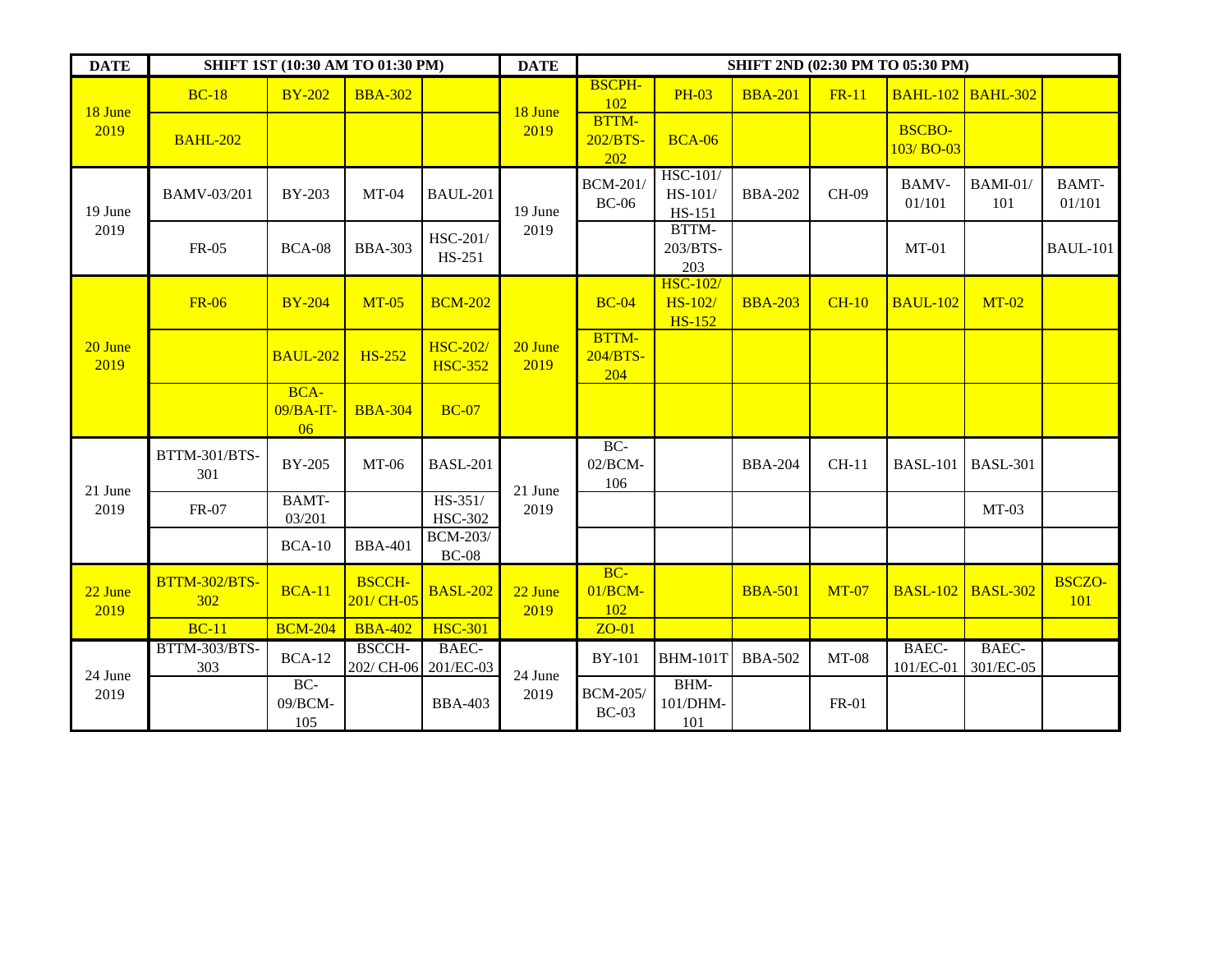| <b>DATE</b>     | SHIFT 1ST (10:30 AM TO 01:30 PM) | <b>DATE</b>     | SHIFT 2ND (02:30 PM TO 05:30 PM) |                             |                 |                         |                                          |                         |                             |                             |                                     |  |
|-----------------|----------------------------------|-----------------|----------------------------------|-----------------------------|-----------------|-------------------------|------------------------------------------|-------------------------|-----------------------------|-----------------------------|-------------------------------------|--|
| 25 June<br>2019 | BTTM-304/BTS-<br>304             | <b>BCA-13</b>   | <b>BSCCH-</b><br>203/ CH-07      | <b>BAEC-</b><br>202/EC-04   | 25 June         | <b>BY-102</b>           | BTS-<br>501/BTTM-<br>501                 | <b>BBA-503</b>          | <b>MT-09</b>                | <b>BAEC-</b><br>102/EC-02   | <b>BAEC-</b><br>302/EC-06           |  |
|                 |                                  | $BC-12$         | <b>BCM-206</b>                   | <b>BBA-404</b>              | 2019            | $BC-$<br>05/BCM-<br>103 | <b>BHM-</b><br>102/DHM-<br>102           |                         | <b>FR-02</b>                | <b>BHM-102T</b>             |                                     |  |
| 26 June         | BTS-401/BTTM-<br>401             |                 |                                  |                             | 26 June<br>2019 | $BC-$<br>10/BCM-<br>101 | BTS-<br>502/BTTM-<br>502                 | <b>BBA-504</b>          | $BCA-14$                    | <b>BAPA-101</b>             | <b>BAPA-301</b>                     |  |
| 2019            | <b>BHMAECC-II</b>                |                 |                                  | <b>BAPS-201</b>             |                 | <b>BY-103</b>           | <b>BHM-103T</b>                          | BHM-<br>103/DHM-<br>103 | <b>BSCCH-</b><br>101/CH-01  | <b>BAPS-101</b>             |                                     |  |
| 27 June<br>2019 | BTS-402/BTTM-<br>402             | <b>BHM-201</b>  |                                  |                             | 27 June<br>2019 |                         | BTS-<br><b>BCM-104 503/BTTM-</b><br>503  | <b>BBA-505</b>          |                             | <b>BAPA-102 BAPA-302</b>    |                                     |  |
|                 | <b>BEGE-08</b>                   | <b>BHM-201T</b> |                                  | <b>BAPS-202</b>             |                 | <b>BY-104</b>           | <b>BCA-15</b>                            |                         | <b>BSCCH-</b><br>102/ CH-02 | <b>BAPS-102</b>             |                                     |  |
| 28 June         | BTS-403/BTTM-<br>403             | <b>BHM-202</b>  | <b>BAPS-301</b>                  | <b>BAHI-201</b>             | 28 June<br>2019 | <b>BY-105</b>           | BTS-<br>601/BTTM-<br>601                 | <b>BBA-601</b>          |                             | <b>BAHI-101</b>             | <b>BAHI-301</b>                     |  |
| 2019            | D <sub>19</sub>                  | <b>BHM-202T</b> |                                  |                             |                 |                         | <b>BCA-17</b>                            |                         |                             | <b>BSCCH-</b><br>103/ CH-03 |                                     |  |
| 29 June<br>2019 | BTS-404/BTTM-<br>404             | <b>BHM-203</b>  | <b>BAPS-302</b>                  | <b>BAHI-202</b>             | 29 June<br>2019 |                         | BTS-<br>602/BTTM-<br>602                 | <b>BBA-602</b>          | <b>BO-09</b>                | <b>BAHI-102</b>             | <b>BAHI-302</b>                     |  |
|                 | <b>BHM-203T</b>                  |                 |                                  |                             |                 |                         | <b>BCA-19</b>                            |                         | <b>FR-03</b>                |                             |                                     |  |
| 01 July<br>2019 | <b>PS-06</b>                     | $GE-04$         | $ZO-05$                          | <b>BASO-201</b>             | 01 July<br>2019 |                         | BTS-<br>BAPA-201 603/BTTM-<br>603        | <b>BBA-603</b>          | $BO-10$                     | BASO-<br>101/SO-01          | BASO-<br>301/SO-05                  |  |
|                 |                                  |                 | BSCZO-<br>201                    | <b>BHM-401T</b>             |                 | <b>BCA-20</b>           | <b>BHM-301</b>                           |                         |                             |                             |                                     |  |
| 02 July<br>2019 | GE-05/GE-201                     | <b>BHM-402T</b> | $ZO-06$                          | <b>BASO-</b><br>$202/SO-03$ | 02 July<br>2019 |                         | BTS-<br><b>BAPA-202 604/BTTM-</b><br>604 | <b>BBA-604</b>          | <b>BO-11</b>                | <b>BASO-</b>                | <b>BASO-</b><br>102/SO-02 302/SO-04 |  |
|                 |                                  |                 | <b>BSCZO-</b><br>202             |                             |                 |                         | <b>BHM-302</b>                           |                         |                             |                             |                                     |  |